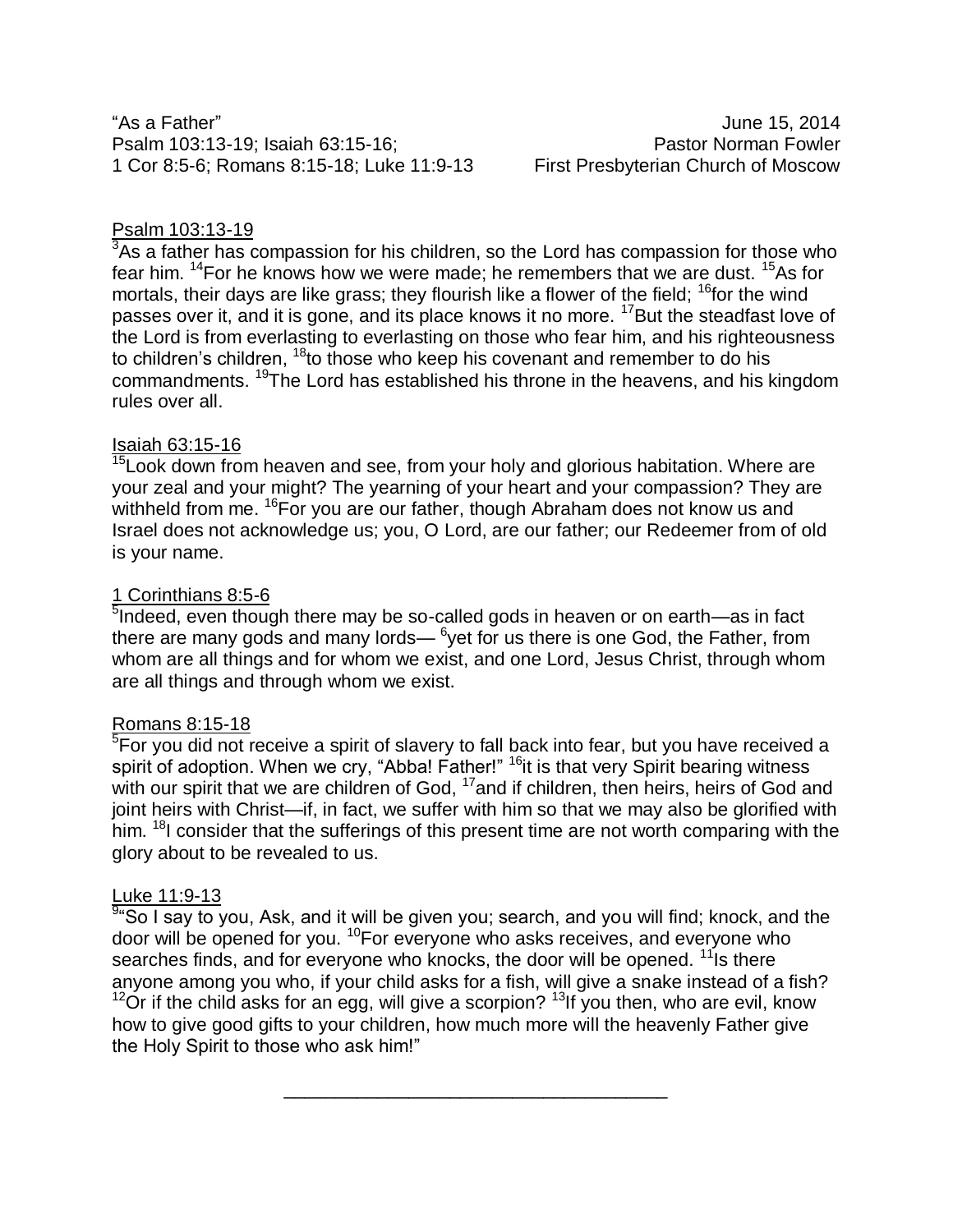I'm thankful for those words we started the call to worship with, from Psalm 103, verse 13: As a father has compassion for his children, so the Lord has compassion for his people.

God has compassion as a father for his children. There are a couple of things about that. One is the idea compassion. What is compassion? It's that idea of caring for another, thinking about how the other is experiencing life. Oftentimes, we think not only about how the other is experiencing life, but compassion generally comes to the fore when we see somebody else having struggles with life—pain or suffering. We often associate compassion with wanting to help out.

It makes me think back about 25 and a half years ago when I first held my first child in my arms and wondered what her life would be like. I think there was some father's compassion there. I wondered how I could be a father. I had never done that before. It was new territory. But the hope to be able to give her a good life, to help her through, to guide her on her way, that sense of compassion is something I think we all recognize or know. It's wonderful to hear that Psalm compare God to one who has that kind of compassion. As a father has compassion for his children, so God has compassion for his people.

It's a little bit overwhelming to think about that as a father, to think about having compassion for my children and seeing God as one who is like that. Am I then a representative of God as father? Was my father one who was supposed to be able to show me the things of God, the compassion of God? It's hard for me to even think about comparing myself with God because I think God is so much beyond. After all, we hear in 1<sup>st</sup> Corinthians that all things are from God, all things are for God. As much as I would like for the world to exist in that way for me, I know it's not true. Everything didn't come into existence because of me, nor is it all for me. I know that God is much beyond me.

When I begin to think about the idea that I might be a representative of God to my children, that my fathering might be thought of in relationship to how they see God as father, it's a little scary. To tell the truth, I don't think I have lived up to that through all these 25 ½ years. So I'm really thankful for what Jesus does.

In this passage from Luke, Jesus says, "You know how to give good things to your children." We all know how to give good things to our children, to one another, to the people we care for. Then he says, "Even you who are evil know how to do this." Now, I want to stop a minute on that because I don't think Jesus is really saying we're all evil all the time. There's another way to translate that. One of the ways that Greek word can be translated is *we all have serious faults*. We all possess serious faults. Well, that I recognize really well. We all possess serious faults. Even those of us who have serious faults know how to do good things for the ones we care for. It doesn't mean we always do it right. We have serious faults. It doesn't mean our fathers have always done it right for us. We have serious faults.